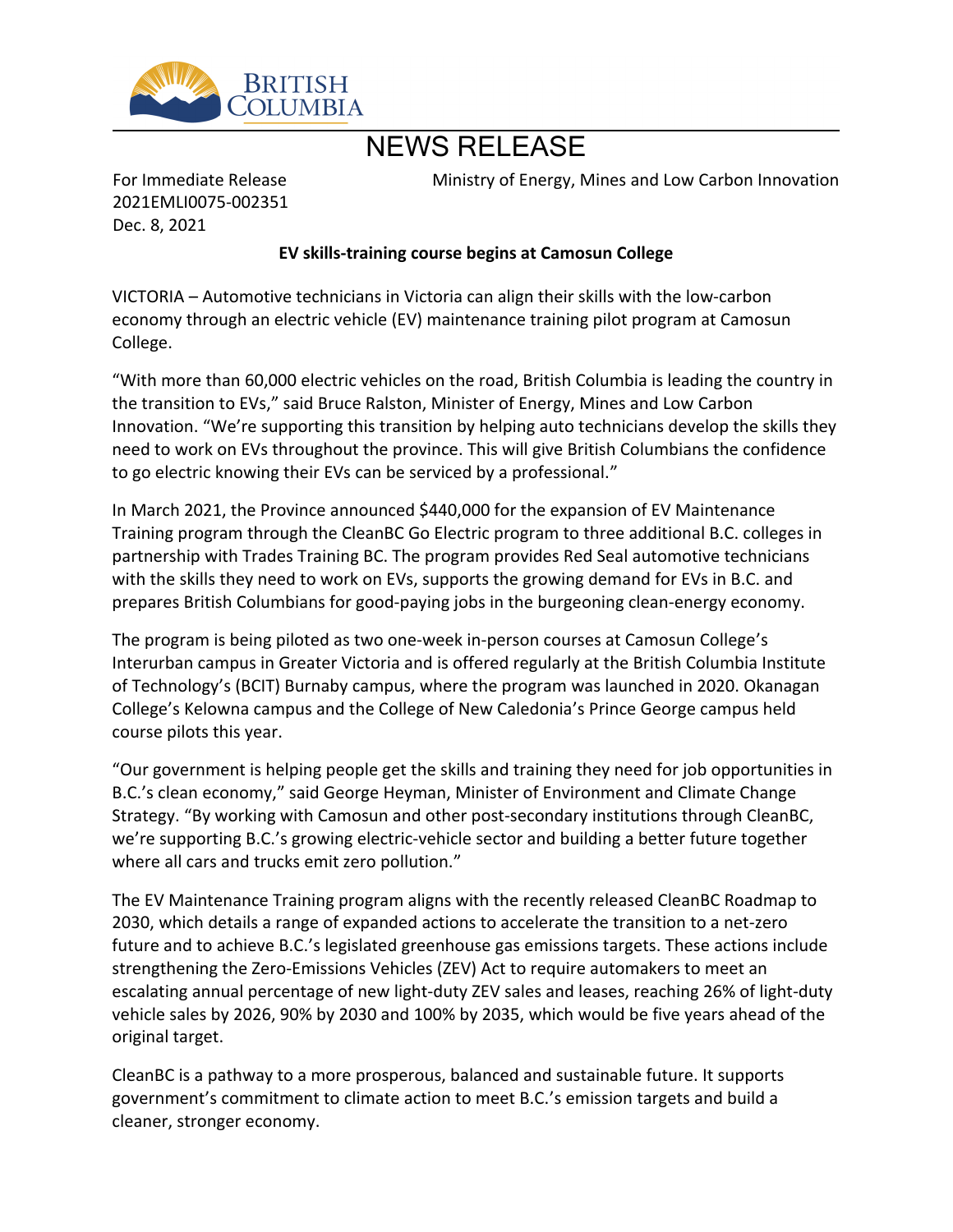### **Quotes:**

# **Anne Kang, Minister of Advanced Education and Skills Training ʹ**

͞Education and skills training are an essential part of the CleanBC Roadmap. As we work toward these CleanBC goals, we are ensuring workers will be able to access educational opportunities that will broaden their knowledge and help them adapt to new technologies."

## Andrew Mercier, Parliamentary Secretary for Skills Training -

͞The hands-on training these programs provide give people the skills they need to succeed in tomorrow's economy. Preparing our workforce for a clean, innovative economy ensures all British Columbians can take advantage of the opportunities that a greener future offers.<sup>"</sup>

# Guy Ellis, president and CEO, Trades Training BC -

͞The ongoing investment in zero-emission vehicle infrastructure and training supports B.C. moving forward with emerging technologies to reduce transportation's carbon footprint. Postsecondary schools working together along with industry and government aligns with Trades Training BC͛s strategic priorities of collaboration and innovation. This is one more example in which trades and trades workers are proving to be integral to the CleanBC strategy and a more sustainable environment for all of us."

#### **Patrick Jones, automotive technician program leader, Camosun College -**

͞We are super excited to be launching specialized electric vehicle training at Camosun College and look forward to sharing knowledge and skills in this dynamic field with Vancouver Island automotive service technicians. We appreciate the investment the ministry has made to ensure our school is prepared with the vehicles and equipment necessary to provide top-notch technical training."

# Lana Popham, MLA for Saanich-South -

͞This new program at Camosun will increase the number of auto repair shops that offer electric vehicle repair and help more people make the switch to electric. We are working toward a cleaner future for B.C. and that's why we are supporting Camosun's efforts to offer this important training."

# **Quick Facts:**

- British Columbia was the first place in the world to have a 100% zero-emission vehicles law and is leading North America in uptake rates of EVs at nearly 10% of new light-duty vehicle sales in 2020.
- Trades Training BC is a consortium of 15 B.C. public post-secondary educational institutions created to promote trades training in British Columbia. Trades Training BC's primary function is to encourage students and others considering career retraining to explore trades as a viable career option.

#### **Learn More:**

To learn more about Camosun College, visit: <http://camosun.ca/>